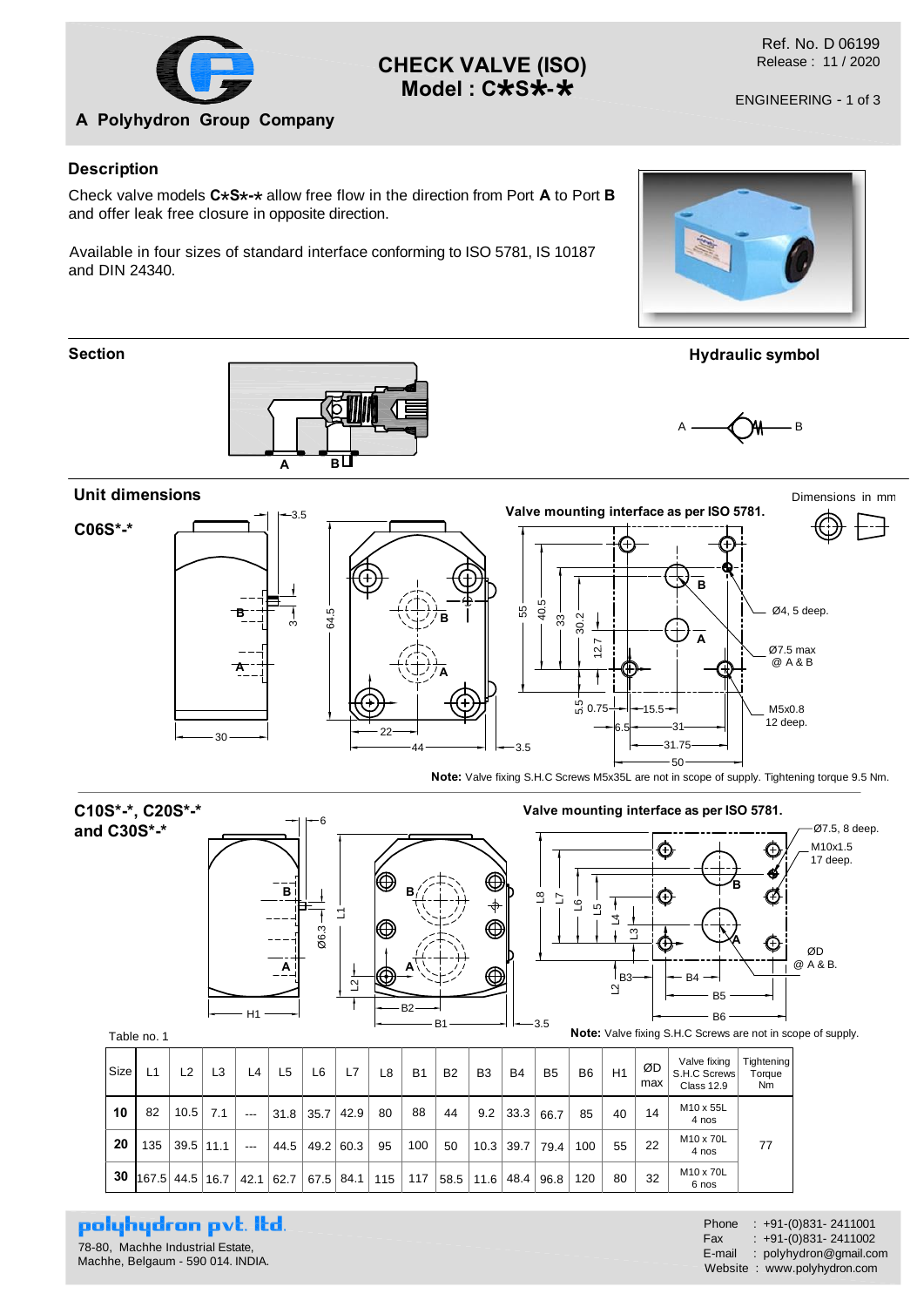

**Subplate : Size 06**

**Unit dimensions** Dimensions in mm.





Mass 1.7 kg.

### **Subplate : Size 10, 20 and 30**





T



| Table no. 2 |  |
|-------------|--|
|-------------|--|

| Size | Subplate<br>Model                | Mass<br>Kg. | B <sub>1</sub> | <b>B2</b>   | B <sub>3</sub> | <b>B4</b> | L <sub>1</sub> | L <sub>2</sub> | L <sub>3</sub> | -L4  | L5         | L6       | L7 | ØD1                    | ØD <sub>2</sub> | H1 | H <sub>2</sub> | R  |          |
|------|----------------------------------|-------------|----------------|-------------|----------------|-----------|----------------|----------------|----------------|------|------------|----------|----|------------------------|-----------------|----|----------------|----|----------|
| 10   | SP06G04                          | 2.5         | 86             | 66.7        | 9.7            | 33.3      | 127            | 107            | 10             | 31.9 | 75         | 31       | 39 | G1/2                   | 30              | 15 | 29             | 40 | 14       |
| 20   | <b>SP08G06</b><br><b>SP08G08</b> | 5.4         | 112            | 79.4        | 16.3           | 39.7      | 136            | 104            | 16             | 22   | 77<br>82   | 27<br>22 | 47 | G <sub>3/4</sub><br>G1 | 36<br>44        | 25 | 45             | 52 | 16<br>18 |
| 30   | <b>SP09G10</b><br><b>SP09G12</b> | 8.8         | 140            | $96.8$ 21.6 |                | 48.4      | 170            | 150            | 10             | 33   | 111<br>115 | 39<br>33 | 60 | G1 1/4<br>1/2<br>G1    | 54<br>60        | 35 | 47             | 65 | 20<br>22 |